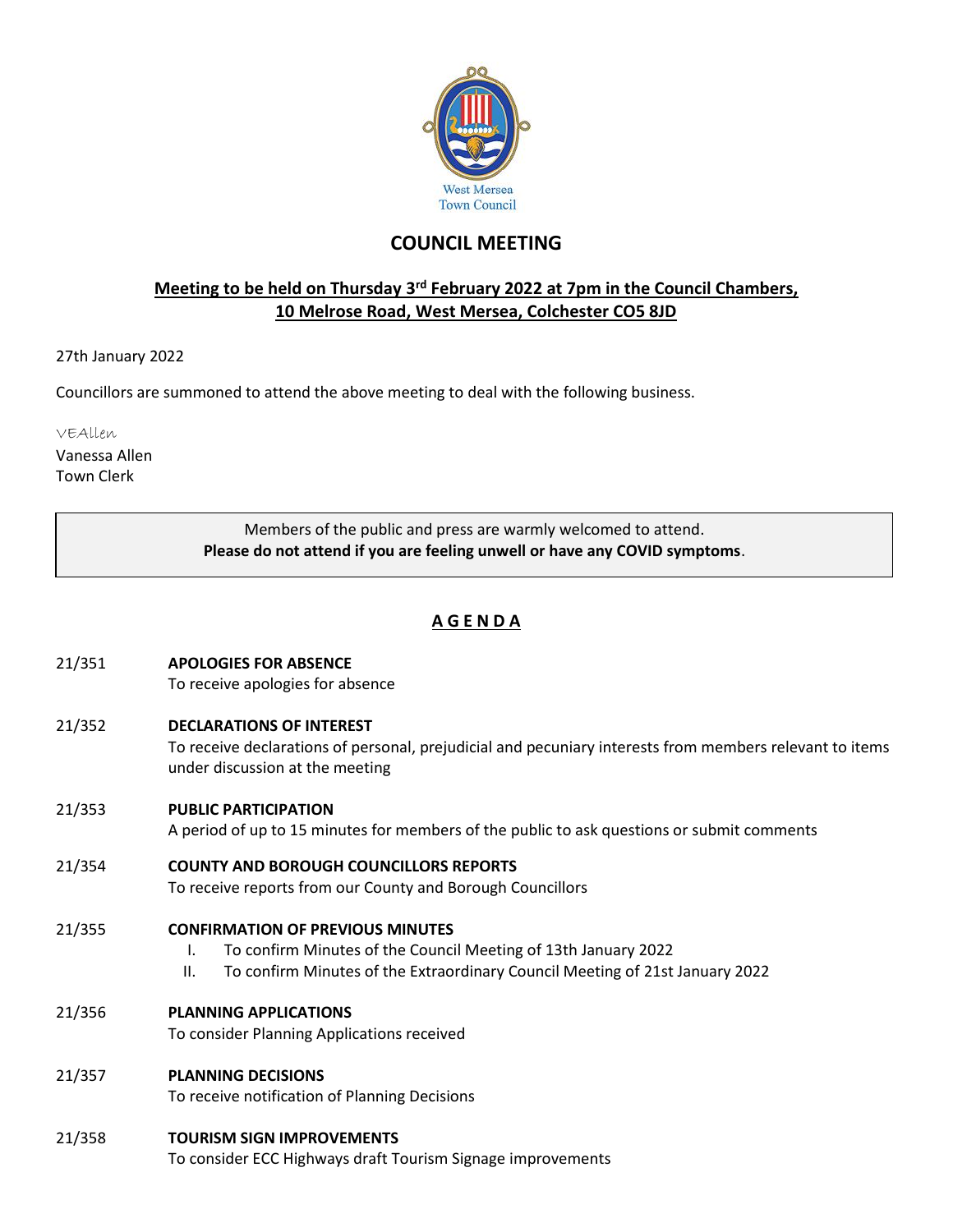# 21/359 **APPROVAL OF PAYMENTS**

To approve payments made between 5th and 28th January 2022 and to approve payments to be made

# 21/360 **INTERNAL AUDITOR**

To approve appointment of internal auditor Jan Stobart for the financial year 21/22 at a cost of £420

# 21/361 **FINANCE REPORT**

To receive balances held at bank as at 14/01/22

## 21/362 **BANK MANDATES**

To agree and approve Bank mandate amendments to

- I. Barclays Bank
- II. Unity Trust Bank
- III. NS&I
- IV. Barclaycard

# 21/363 **CHANGING PLACES**

To receive an update

## 21/364 **POLICY REVIEWS**

To review and agree polices

- I. Policy for alterations or installations at the Glebe
- II. Grant Awarding Policy
- III. Risk Management Scheme
- IV. Training and Development Policy
- V. Card payment and Information Security Policy

# 21/365 **CEMETERY CHARGES**

To review cemetery fees from 1st April 2022

#### 21/366 **CLERKS REPORT**

- **Boardwalk**
- **Welcome Back Grant**
- **Wellhouse slide**
- **CBC Park reports**
- **Freedom of information request**
- **Flood Alleviation scheme**

#### 21/367 **QUEENS JUBILEE**

- Meeting date to be set for working group
- To consider a Chair of the Queens Jubilee working group
- To consider draft budget
- To grant authority to a Councillor (other than Chair of working group) to approve spending against the draft budget agreed by the working group to enable booking of services